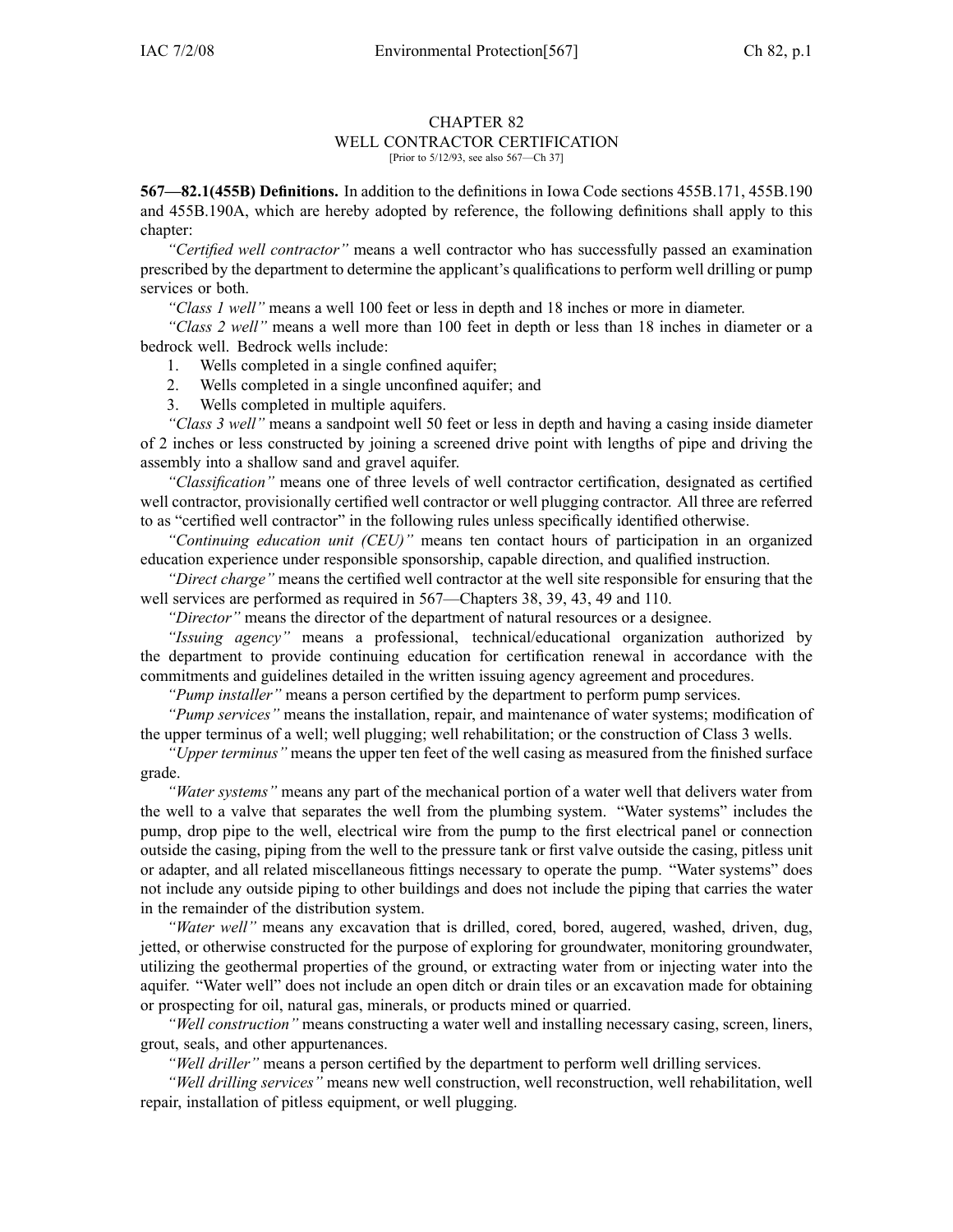*"Well plugging"* means the closure of an abandoned well with plugging materials by procedures which will permanently seal the well from contamination by surface drainage and permanently seal off the well from contamination into an aquifer. "Well plugging" involves the proper application of filling and sealing materials.

*"Well plugging contractor"* means <sup>a</sup> contractor certified to plug only Class 1 or Class 3 wells but not certified to abandon Class 2 wells or perform any other well services.

*"Well reconstruction"* means modifying the original construction of <sup>a</sup> well. "Well reconstruction" includes, but is not limited to, deepening the well, installing <sup>a</sup> liner, installing or replacing <sup>a</sup> screen with one of <sup>a</sup> different diameter or length, installing <sup>a</sup> pitless adapter, extending the casing, or hydrofracturing <sup>a</sup> well. Replacing <sup>a</sup> screen with one of identical diameter and length or replacing <sup>a</sup> pitless adapter is considered repair, not reconstruction.

*"Well rehabilitation"* means the physical or chemical cleaning of <sup>a</sup> well.

*"Well services"* means both well drilling services and pump services.

# **567—82.2(455B) General.**

**82.2(1)** *Certified well contractor requirement.* All well services shall be performed by <sup>a</sup> certified well contractor pursuan<sup>t</sup> to this chapter, excep<sup>t</sup> that <sup>a</sup> person may perform well services on the person's own property without being certified. A certified well contractorshall notify the department or the county prior to performing well drilling services for <sup>a</sup> well that does not have the required construction permits. A certified well contractor shall notify the department prior to drilling <sup>a</sup> well if the use of the water requires <sup>a</sup> water use allocation and the owner has not applied for or been issued <sup>a</sup> water use allocation.

**82.2(2)** *Certified well contractor present.* A certified well contractor shall be presen<sup>t</sup> at the well site and in direct charge of the well services being performed or provided.

**82.2(3)** *Applicability exception.* These rules shall not apply to <sup>a</sup> water operator certified pursuan<sup>t</sup> to Iowa Code section 455B.213, when the water operator is performing pump services on any well owned by a public water supply system as defined in Iowa Code section 455B.171. These rules shall not apply to <sup>a</sup> wastewater operator certified pursuan<sup>t</sup> to Iowa Code section 455B.213, when the wastewater operator is performing pump services on <sup>a</sup> groundwater monitoring well, groundwater dewatering well, or other well not used to provide drinking water, owned by <sup>a</sup> sewer system as defined in Iowa Code section 455B.171. Pump installer certification requirements shall not apply to monitoring wells.

**82.2(4)** *Change of address.* Any certified well contractor who possesses <sup>a</sup> certificate must repor<sup>t</sup> to the department <sup>a</sup> change in address within 30 days after the change.

## **567—82.3(455B) Classification of well contractors.**

**82.3(1)** *Classifications.* There shall be three classifications of certified well contractors:

- *a.* Certified well contractor.
- (1) Well driller.
- (2) Pump installer.
- *b.* Provisionally certified well contractor.
- (1) Well driller.
- (2) Pump installer.
- *c.* Well plugging contractor.

**82.3(2)** *Certified well contractor.* In order to be certified as <sup>a</sup> certified well contractor, an applicant shall have met the experience requirements, successfully completed the well contractor examination for well drilling services or pump services or both, been issued <sup>a</sup> certificate by the department, and renewed the certification in accordance with rules 82.10(455B) and 82.11(455B).

**82.3(3)** *Provisionally certified well contractor.* A provisionally certified well contractor does not meet all the experience requirements for a certified well contractor. In order to be a provisionally certified well contractor, an applicant shall:

*a.* Sign <sup>a</sup> statement on the application form that there is <sup>a</sup> shortage of certified well contractors;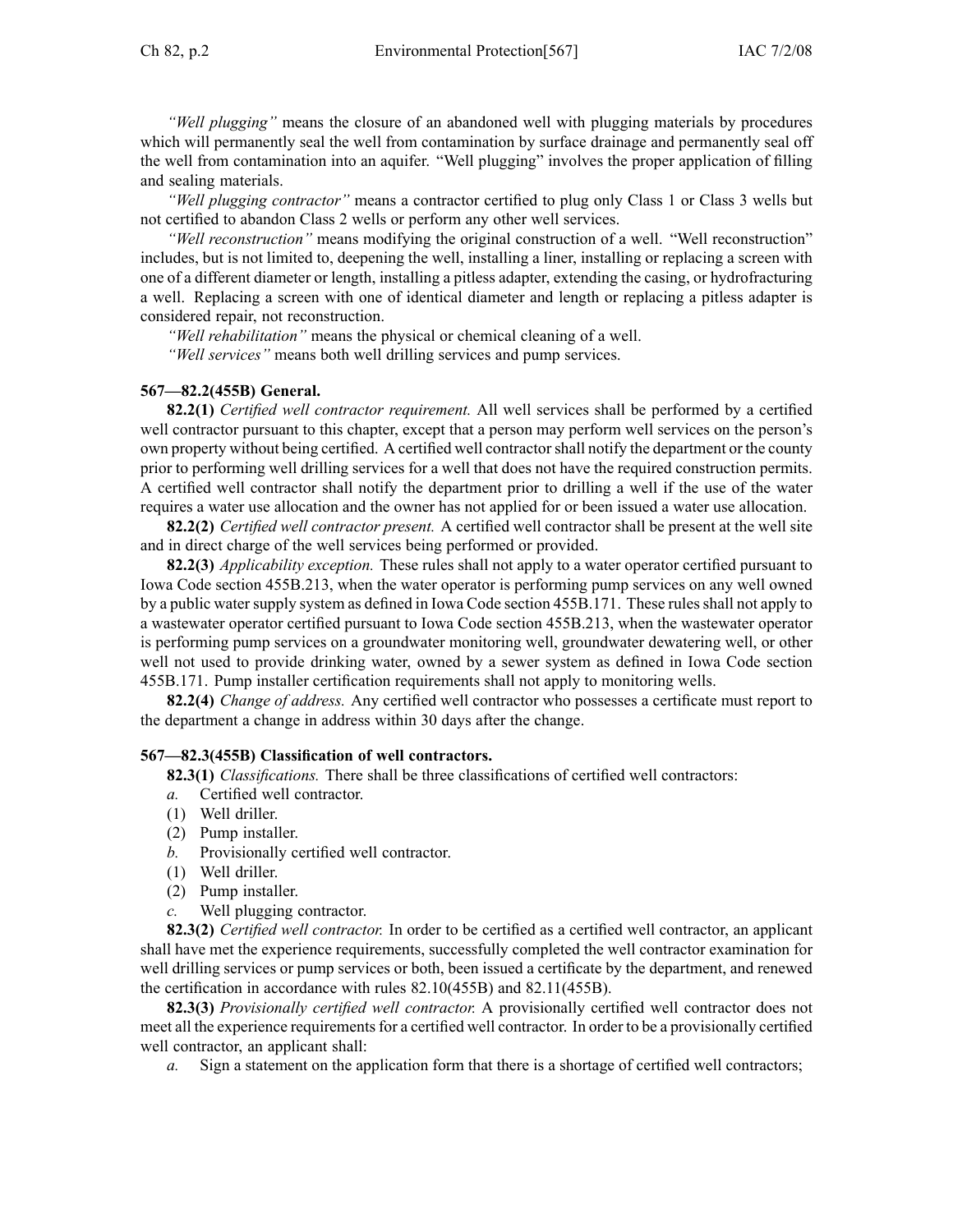*b.* Complete and submit an application documenting at least one half of the work experience required for full certification in well services performed under the direct supervision of <sup>a</sup> certified well contractor;

*c.* Include on the application <sup>a</sup> signature of <sup>a</sup> certified well contractor who employs the applicant for provisional certification. By signing the application, the certified well contractor certifies to be jointly liable for any violation of the rules regarding well services provided by the provisionally certified well contractor and that the violation is grounds for suspension or revocation of the certification of the certified well contractor and the provisionally certified well contractor; and

*d.* Successfully complete, with <sup>a</sup> passing score, the well contractor certification examination for well drilling services or pump services or both.

**82.3(4)** *Change from provisionally certified well contractor to certified well contractor.* The provisionally certified well contractor shall become <sup>a</sup> certified well contractor after the submission of an application showing all requirements for certification have been met and submission of appropriate fees to the department. The certificate for <sup>a</sup> provisionally certified well contractor will be issued for one year. The department will issue <sup>a</sup> certified well contractor certificate after the one-year period and the receipt of appropriate fees.

**82.3(5)** *Well plugging contractor.* In order to be certified as <sup>a</sup> well plugging contractor, an applicant shall take <sup>a</sup> four-hour training course designated by the department, successfully complete <sup>a</sup> well plugging test, be issued <sup>a</sup> certificate by the department, and renew the certification in accordance with rules 82.10(455B) and 82.11(455B).

**567—82.4** and **82.5** Reserved.

## **567—82.6(455B) Experience requirements.**

**82.6(1)** All applicants shall meet the experience requirements as shown below. Educational programming approved by the department may be substituted for up to one half of any experience requirement at the rate of one CEU for each 100 hours of required experience.

| <b>CLASSIFICATION</b>                      | <b>EXPERIENCE</b>                                                                                                        |
|--------------------------------------------|--------------------------------------------------------------------------------------------------------------------------|
| Certified Well Contractor (well driller)   | Two years' employment and 2000 hours<br>work experience in Class 1 and Class 2<br>well construction                      |
| Certified Well Contractor (pump installer) | Two years' employment and 1000 hours<br>work experience in the installation, repair,<br>and maintenance of water systems |
| Provisionally Certified Well Contractor    | One half of the employment and<br>experience required for full certification                                             |
| Well Plugging Contractor                   | None                                                                                                                     |

**82.6(2)** Applicable experience review committee. The department may appoint <sup>a</sup> peer review committee to help evaluate relevant well services work experience submitted by applicants for certification. The committee should consist of three members recommended by the Iowa Water Well Association, two members recommended by the Iowa Environmental Health Association, one member recommended by the Iowa Groundwater Association and one member recommended by the Iowa Environmental Council. Committee recommendations shall be considered by the department, which shall make the final determination of eligibility.

**567—82.7(455B) Certification and examination fees.** The following fees are nonrefundable excep<sup>t</sup> as noted in 82.8(4).

**82.7(1)** *Examination fee.* The examination fee for each examination shall be \$50.

**82.7(2)** *Oral examination fee.* The oral examination fee for each oral examination shall be \$100.

**82.7(3)** *Certification fees.* The certification fee for well drilling contractors shall be \$75 for each one-half year of <sup>a</sup> two-year period from the date of issuance to June 30 of the next even-numbered year.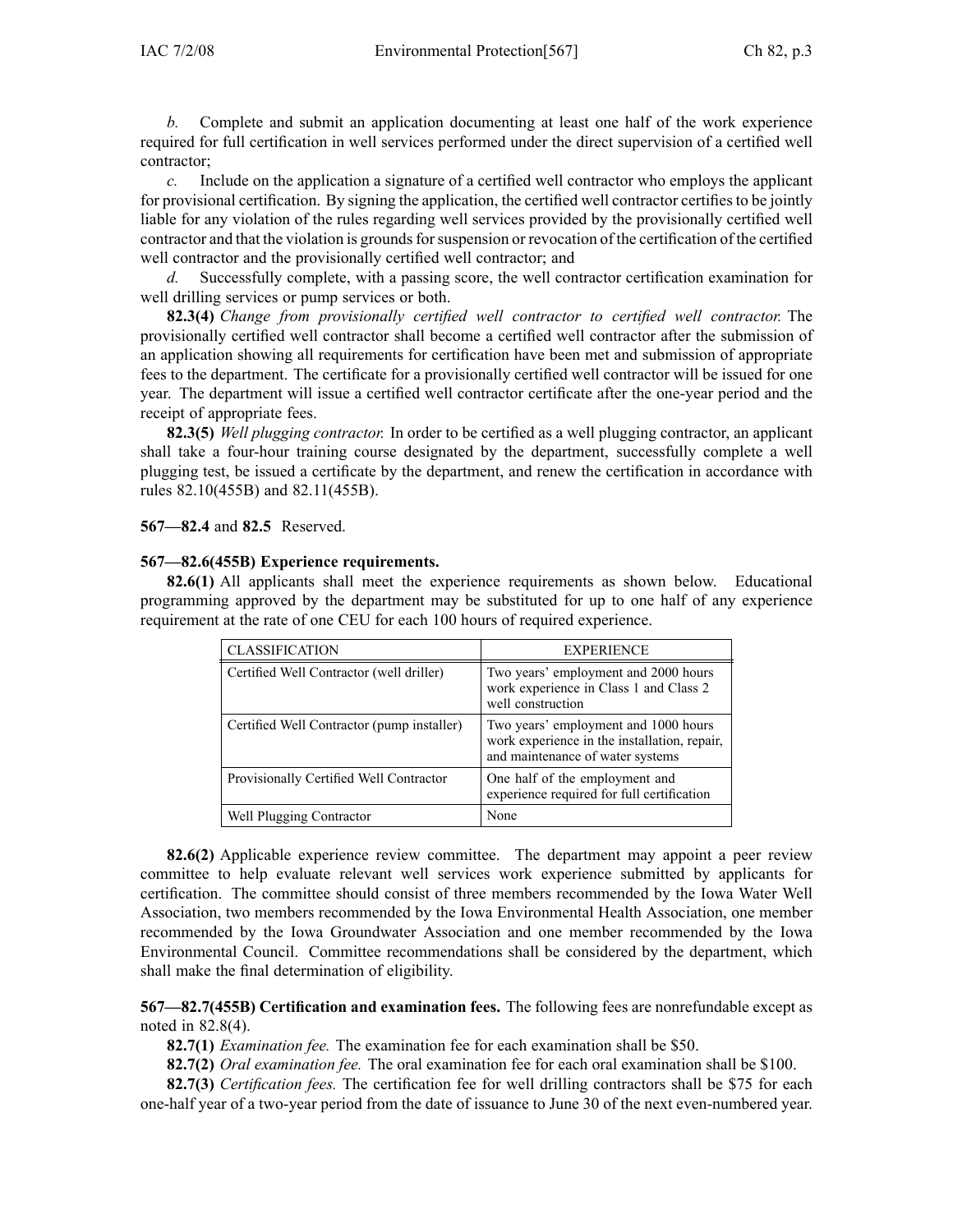The certification fee for pump installation contractors and well plugging contractorsshall be \$75 for each one-half year of the first year of certification and \$50 for each additional one-half year period to June 30 of the next even-numbered year.

**82.7(4)** *Provisionally certified well contractor fee.* The provisionally certified well contractor fee shall be \$150.

**82.7(5)** *Penalty fee.* The penalty fee shall be \$100 for each 30 days in delinquency. The penalty fee is for late paymen<sup>t</sup> of the initial certification fee or renewal fee.

**82.7(6)** *Certification renewal fees.* The certification renewal fee for certified well drilling contractors shall be \$300 for the two-year period. The certification renewal fee for pump installers and well plugging contractors shall be \$200 for the two-year period.

**82.7(7)** *Duplicate certificate fee.* A currently certified well contractor may obtain <sup>a</sup> duplicate certificate upon paymen<sup>t</sup> of <sup>a</sup> \$20 fee.

**82.7(8)** *Recertification fee.* Contractors who have not earned sufficient CEUs for certification renewal and who wish to recertify within two years after expiration of their certification must retake and pass the written examination and pay <sup>a</sup> certification fee of \$1000.

## **567—82.8(455B) Examinations.**

**82.8(1)** *Type of examination.* There will be four examinations available:

- *a.* A general fundamentals examination for well drilling and pump installation contractors.
- *b.* An examination for well drillers.
- *c.* An examination for pump installers.
- *d.* An examination for well plugging contractors.

**82.8(2)** *Required examinations.* Well drilling contractors and pump installers must take and pass the general fundamentals examination and at least one of the specialty examinations. Examinations may be taken at the same time and place or at different times. Work shall be limited to the specialty in which proficiency has been demonstrated by written examination. Well plugging contractors must take and pass the well plugging examination only.

**82.8(3)** *Examination application.* A person wishing to take the examination required to become <sup>a</sup> certified well contractor shall complete the Well Contractor Certification Examination Application, Form 43970. A listing of dates and locations of examinations is available from the department upon request. The application form requires the applicant to indicate educational background, training and pas<sup>t</sup> experience in providing well services. The completed application and the application fee shall be sent to the director and addressed to the Iowa Department of Natural Resources, Well Contractor Certification, 401 SW 7th Street, Suite M, Des Moines, Iowa 50309. Application for examination must be received by the department at least 60 days prior to the date of the examination.

The department may allow local county environmental health officials to take the written examination, even though they do not meet the work experience or training requirements, provided they pay the examination fee. If the officials receive <sup>a</sup> passing score on the examination, they will receive <sup>a</sup> letter of acknowledgement; however, they will not be certified and will not be allowed to perform any well services.

**82.8(4)** *Application evaluation.* The director may designate department personnel and the experience review committee to evaluate all applications for examination.

**82.8(5)** *Application expiration.* A properly completed application for the examinations will be valid for one year from the date the application is approved by the department. All required examinations must be completed within one year of application.

**82.8(6)** *Refund of examination application fee.* The department may refund <sup>a</sup> portion of the examination application or reexamination application fee for an applicant who does not qualify for examination within one year of making the application. If the applicant will qualify for <sup>a</sup> scheduled examination within one year, the applicant will be notified when the examination may be taken and the fee will not be refunded.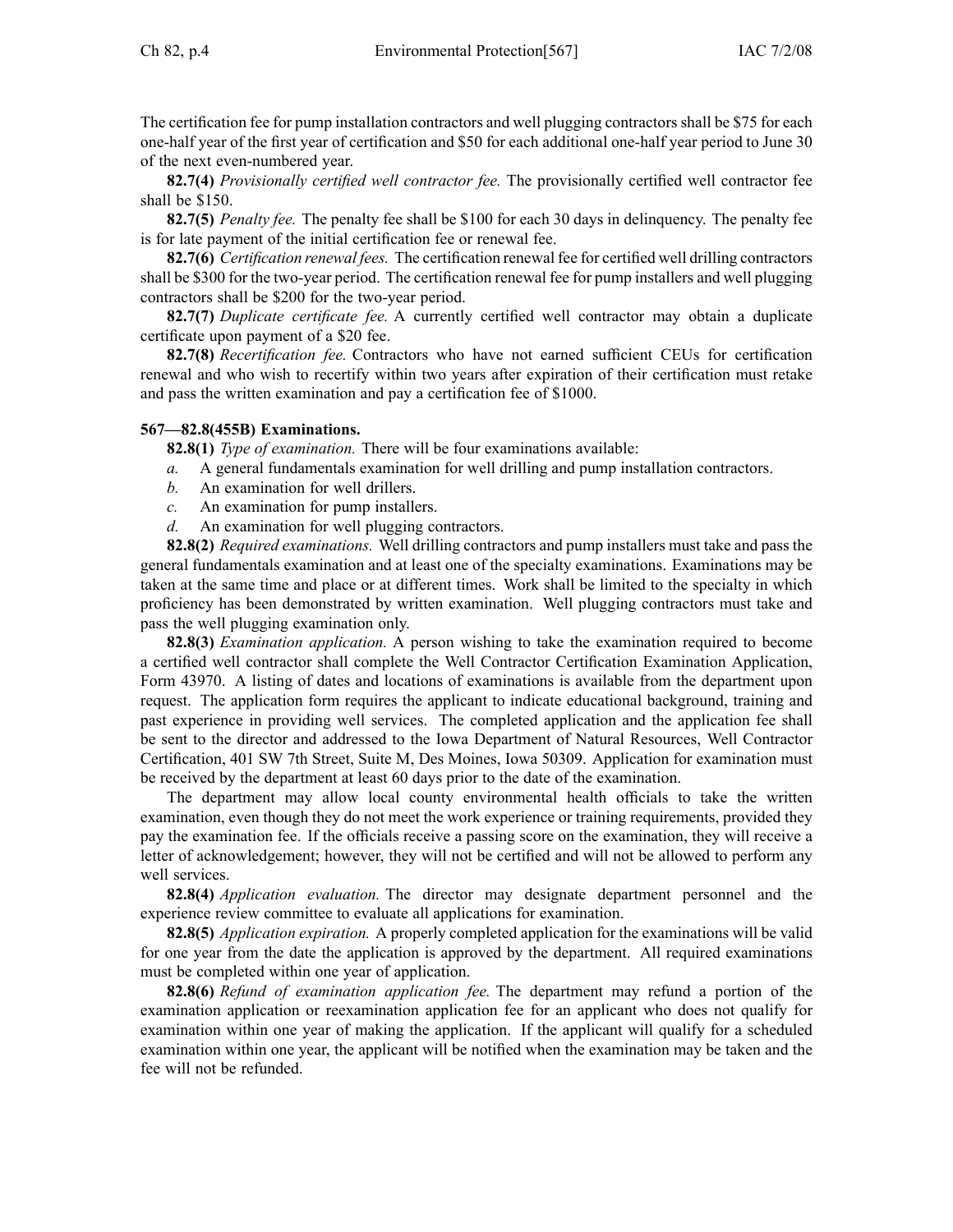**82.8(7)** *Reexamination.* Upon failure of the first examination, the applicant may be reexamined at the next scheduled examination. Upon failure of the second examination, the applicant shall be required to wait <sup>a</sup> period of 180 days between each subsequent reexamination.

**82.8(8)** *Reexamination fee.* Upon each reexamination while <sup>a</sup> valid application is on file, the applicant shall submit to the department the examination fee at least ten days prior to the date of examination.

**82.8(9)** *Application invalidation.* Failure to successfully complete the necessary examinations within one year from the date of approval of the application shall invalidate the application.

**82.8(10)** *Retention of completed examinations.* Completed examinations shall be retained by the director for <sup>a</sup> period of one year, after which they may be destroyed.

**82.8(11)** *Oral examination.* Upon written reques<sup>t</sup> by an applicant for well contractor certification, the director will consider the administration of an oral examination on an individual basis when: the applicant hasfailed the written examination at least twice; the applicant hasshown difficulty in reading or understanding written questions but may be able to respond to oral questioning; the applicant is capable of communicating in writing with regard to departmental requirements and inquiries; and the director has received <sup>a</sup> written recommendation for an oral examination from <sup>a</sup> department staff member attesting to the operational and performance capabilities of the applicant. The director shall designate department personnel to administer the appropriate examinations as defined in 82.8(1).

**82.8(12)** *Reasonable accommodation.* Upon reques<sup>t</sup> for certification by an applicant, the director will consider on an individual basis reasonable accommodation to allow administration of the examinations without discrimination on the basis of disability. The applicant shall reques<sup>t</sup> the accommodation 30 days prior to the date of the examination. The applicant must provide documentation of eligibility for the accommodation. Documentation shall be submitted with the completed examination application. Accommodations based on documentation may include site accessibility, oral examination, extended time, separate testing area, or other concerns. If <sup>a</sup> reasonable accommodation is considered to be an oral examination, the oral examination fee shall apply.

## **567—82.9(455B) Certification by examination.**

**82.9(1)** *Examination requirement.* All applicants for certification shall successfully complete and pass the relevant examinations prior to receiving certification.

**82.9(2)** *Certification by registration without testing.* A well contractor who is engaged in performing pump services on or prior to June 30, 2004, and who registers as <sup>a</sup> pump installer with the department by June 30, 2004, shall be deemed to have met the certification requirements of this chapter without examination. The experience requirement will apply. Beginning July 1, 2004, <sup>a</sup> pump installer seeking an initial well contractor certification shall meet the testing requirements for certification established in this chapter.

**82.9(3)** *Certification application time line.* Application for certification must be received by the department within 30 days after the date the applicant receives notification of having passed the examinations. All applications for certification shall be made on <sup>a</sup> form provided by the department and shall be accompanied by the certification fee.

**82.9(4)** *Late certification application.* Applications for certification by examination which are received more than 30 days but less than 60 days after the applicant has received notification of having passed the examination shall be accompanied by the certification fee and the penalty fee. Applicants who do not apply for certification within 60 days' notice of having passed the examination will not be certified on the basis of that examination.

**82.9(5)** *Denial appeal.* Applicants may appeal <sup>a</sup> denial of certification within 30 days of receiving written notification, pursuant to 567—Chapter 7.

#### **567—82.10(455B) Certification renewal.**

**82.10(1)** *Renewal period.* All certificates shall expire on June 30 of even-numbered years and must be renewed every two years in order to maintain certification.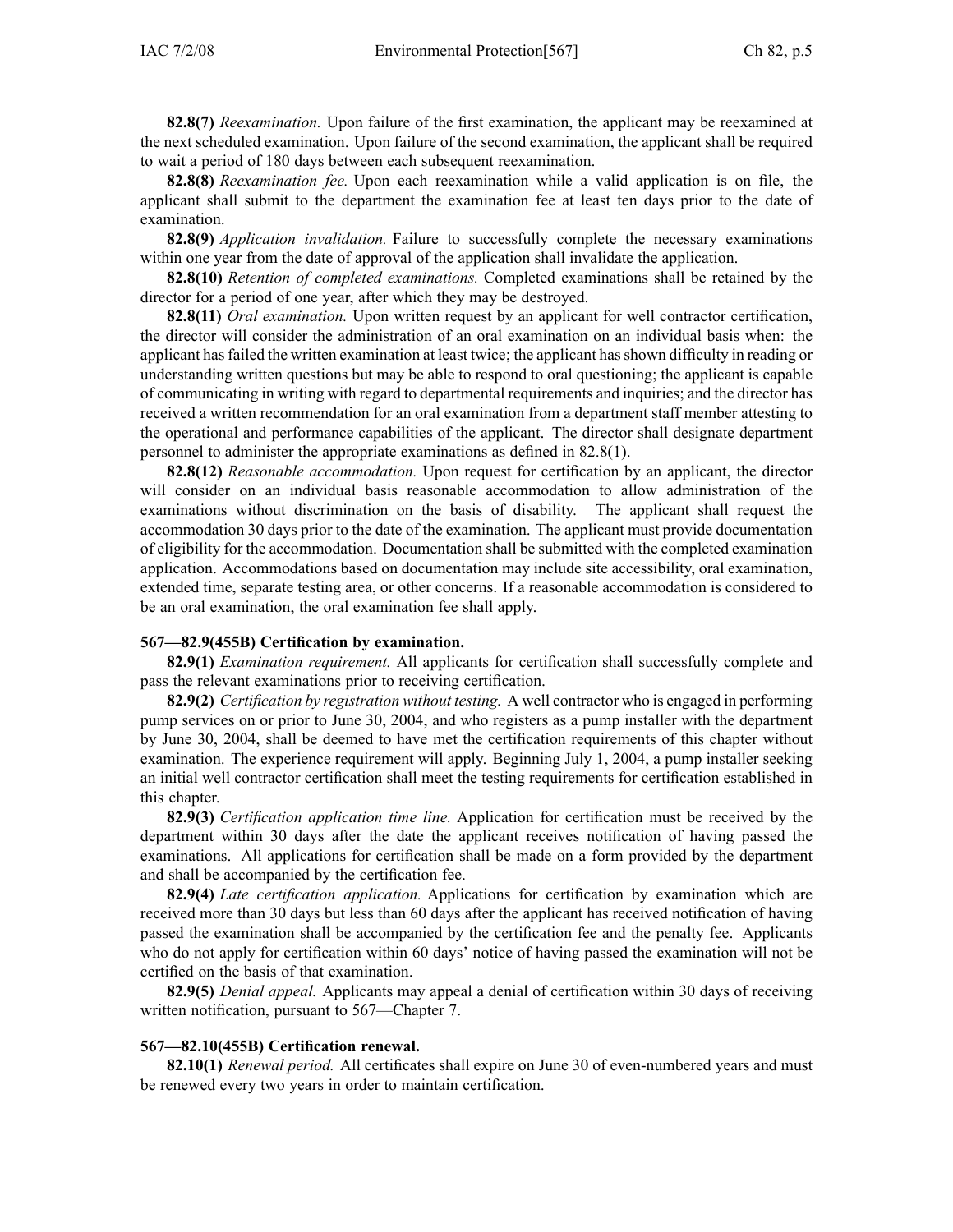**82.10(2)** *Application for renewal.* Application for renewal will be mailed to all certified well contractors 60 days prior to the expiration date of their certificates. Application for renewal must be made in accordance with this rule and the instructions on the form in order for the applicant to renew the certificate for the next two-year period. Application for renewal of <sup>a</sup> certificate without penalty must be received by the director or postmarked prior to the expiration of the certificate, and shall be accompanied by the certification renewal fee.

**82.10(3)** *Late application.* Late application for renewal of <sup>a</sup> certificate may be made provided that such late application shall be received by the director or postmarked within 60 days of the expiration of the certificate on forms provided by the department. Such late application shall be accompanied by the penalty fee and the certification renewal fee.

**82.10(4)** *Failure to renew.* If <sup>a</sup> certificate holder fails to renew within 60 days following expiration of the certificate, the right to renew the certificate automatically terminates. Certification may be allowed at any time following such termination provided that the applicant passes the appropriate examinations. The applicant must then apply for certification in accordance with subrule 82.7(8) and rule 82.9(455B).

**82.10(5)** *Expired certificate.* A certified well contractor may not continue to provide well services after expiration of <sup>a</sup> certificate without renewal thereof.

#### **567—82.11(455B) Continuing education.**

**82.11(1)** *CEU requirements.* Continuing education must be earned during two-year periods between April 1 and March 31 of even-numbered years. A certified well contractor holding well driller certification or both well driller and pump installer certifications must earn 1.6 units or 16 contact hours during each two-year period. A certified well contractor holding only pump installer certification must earn 1.0 units or 10 contact hours during each two-year period. A well plugging contractor may be required to earn 0.2 units or 2 contact hours during each two-year period as determined by the department, provided the well plugging contractor is notified of the requirement at the beginning of the renewal period. Newly certified (previously uncertified) well contractors who are certified after April 1 of even-numbered years will not be required to earn CEUs until the next two-year period.

**82.11(2)** *Certificate renewal.* Only those certified well contractors fulfilling the continuing education requirements before the end of each two-year period (March 31) will be allowed to renew their certificates. The certificates of certified well contractors not fulfilling the continuing education requirements shall expire on June 30 of every even-numbered year.

**82.11(3)** *CEU approval.* All activities for which continuing education credit will be granted must be approved by an accredited college or university, an issuing agency, or by the department, and shall be related to well services, relevant aspects of Iowa groundwater law, well construction, well maintenance, well abandonment practices, well contractor safety (no more than 0.2 CEU per renewal), water system maintenance, and Iowa hydrogeologic conditions which protect groundwater and water supplies.

**82.11(4)** *CEU extensions.* The director may, in individual cases involving hardship or extenuating circumstances, gran<sup>t</sup> an extension of time of up to six months within which to fulfill the minimum continuing education requirements. Hardship or extenuating circumstances include documented health-related confinement or other circumstances beyond the control of the certified well contractor which preven<sup>t</sup> attendance at the required activities. All requests for extensions must be made prior to March 31 of each even-numbered year.

**82.11(5)** *CEU reporting.* It is the certified well contractor's personal responsibility to maintain <sup>a</sup> written record and to notify the department of the continuing education credit earned during the period. The continuing education credits earned during the period shall be shown on the application for renewal.

**82.11(6)** *Alternative CEU requirements.* A certified well contractor shall be deemed to have complied with the continuing education requirements of this rule during periods that the certified well contractor serves honorably on active duty in the military services, or for periods that the person is <sup>a</sup> governmen<sup>t</sup> employee working as <sup>a</sup> well contractor and assigned to duty outside of the United States, or for other periods of active practice and absence from the state approved by the director.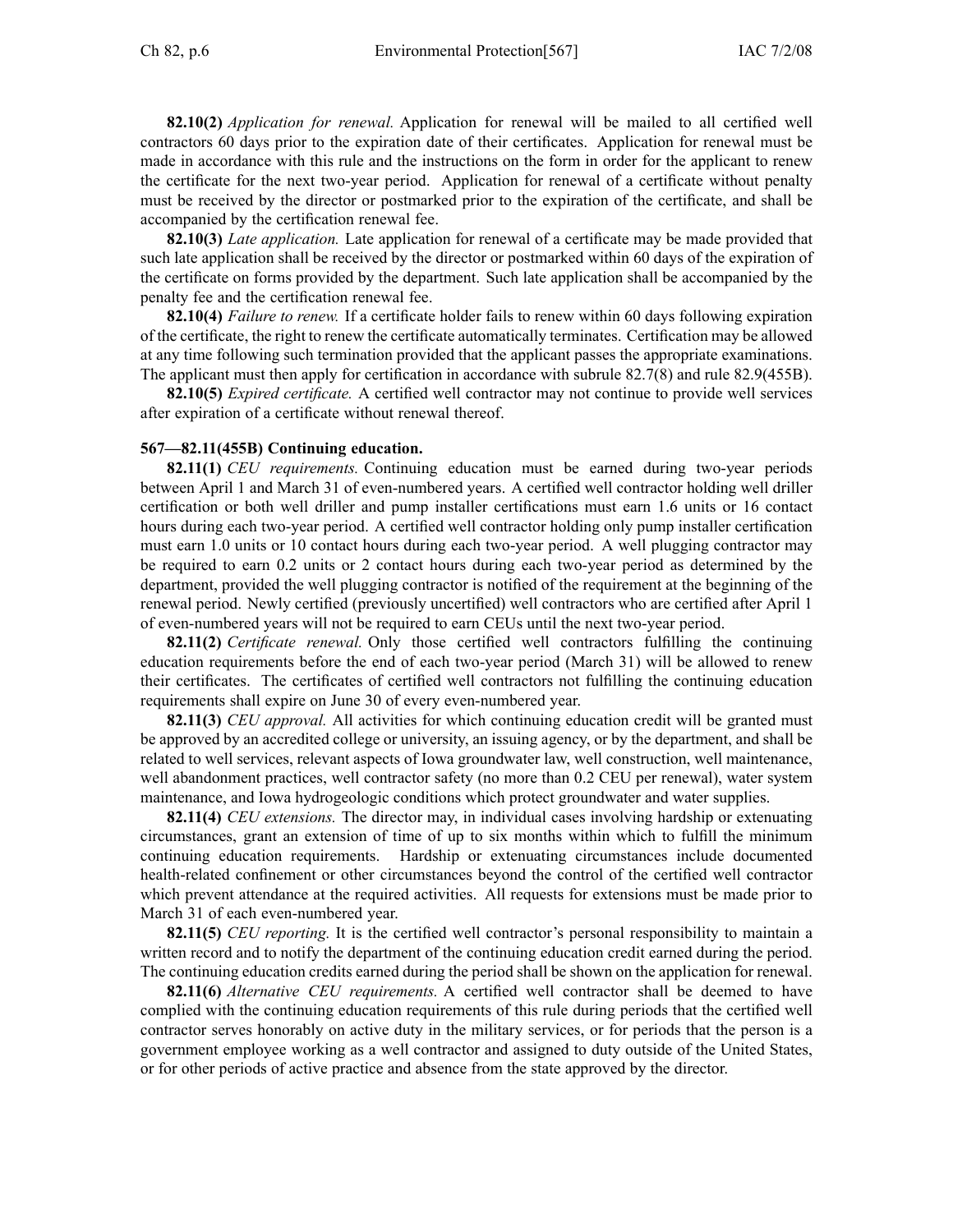# **567—82.12(455B) Certified well contractor obligations.**

**82.12(1)** *Submission of records and samples.* Each certified well contractor shall submit drilling records and drill cutting samples, when required, to the Iowa Geological Survey, Department of Natural Resources, Oakdale Campus, University of Iowa, Iowa City, Iowa 52242, telephone (319)338-1575, or as otherwise directed by the department, as follows:

*a.* Within 30 days of completion of any water well used as par<sup>t</sup> of <sup>a</sup> public watersupply, <sup>a</sup> well used for withdrawal of water for which <sup>a</sup> permit isrequired by rule 567—50.1(455B), or wells used to monitor groundwater quantity or quality required by the department if so directed by the Iowa geological survey (IGS), department of natural resources. The certified well contractor must submit the drilling records and samples required by subrules 82.12(2) and 82.12(3).

*b.* Within 30 days of the completion of any water well used as par<sup>t</sup> of <sup>a</sup> nonpublic water supply or other water wells used to access groundwater. The certified well contractor must submit the drilling records and samples required by subrules 82.12(2) and 82.12(3).

*c.* Prior to constructing <sup>a</sup> water well to be used as par<sup>t</sup> of <sup>a</sup> nonpublic water supply or other water well used to access groundwater, the certified well contractor must contact the local health department in the county in which the water well is to be located to determine if submittal of drill cutting samples is required.

**82.12(2)** *Drilling records.* Drilling records must be submitted on the water well driller's log form provided by the Iowa geological survey, department of natural resources.

**82.12(3)** *Water well log.* The water well driller's log shall include the following:

- *a.* Location and legal description (quarter section, section number, township, range and county).
- *b.* Reference point for all depth measurements.
- *c.* Depth at which each significant change of formation occurs.

*d.* Depth at which pump is set, the nonpumping and pumping water levels in the well measured from the land surface, and the rate and duration the well was pumped.

- *e.* Identification of the material of which each significant stratum is composed.
- *f.* Depth at which hole diameters (bit sizes) change.
- *g.* Normal hole diameter of the well bore.
- *h.* Total depth of the completed hole.
- *i.* Depth or location of any lost drilling fluids, drilling materials, or tools.

*j.* Casing depth, grouting schedule, including materials used and method of placement, and description of the well casing and liner pipe.

*k.* Description of well screens including diameter, length, material slot sizes, amount of open area, and location in well.

*l.* Description of physical and chemical well development activities.

**82.12(4)** *Cutting samples.* Drill cutting samples shall be collected at intervals of 5 feet and at each pronounced change in geological formation. The Iowa geological survey, department of natural resources, will provide drill cutting bags.

**82.12(5)** *Test pumping.* Certified well contractors shall provide the requested test pumping data for water wells used as part of a public water supply pursuant to 567—subrule 41.12(2) and for water wells utilized as par<sup>t</sup> of <sup>a</sup> regulated water use pursuan<sup>t</sup> to 567—subrule 50.6(1).

# **567—82.13(455B) Disciplinary actions.**

**82.13(1)** Reasons for disciplinary action. Disciplinary action may be taken against <sup>a</sup> certified well contractor or well plugging contractor on any of the grounds specified in Iowa Code section 455B.190A and the following more specific grounds: (Iowa Code section 455B.109 authorizes the assessment of administrative penalties for violations of Iowa Code chapter 455B or rules, permits, and orders promulgated or issued pursuan<sup>t</sup> to Iowa Code chapter 455B. The department will follow the provisions of 567—Chapter 10 for assessing such penalties.)

*a.* Knowingly making any false statement, representation, or certification on any application, record, repor<sup>t</sup> or document required to be maintained or submitted under any applicable permit or rule of the department.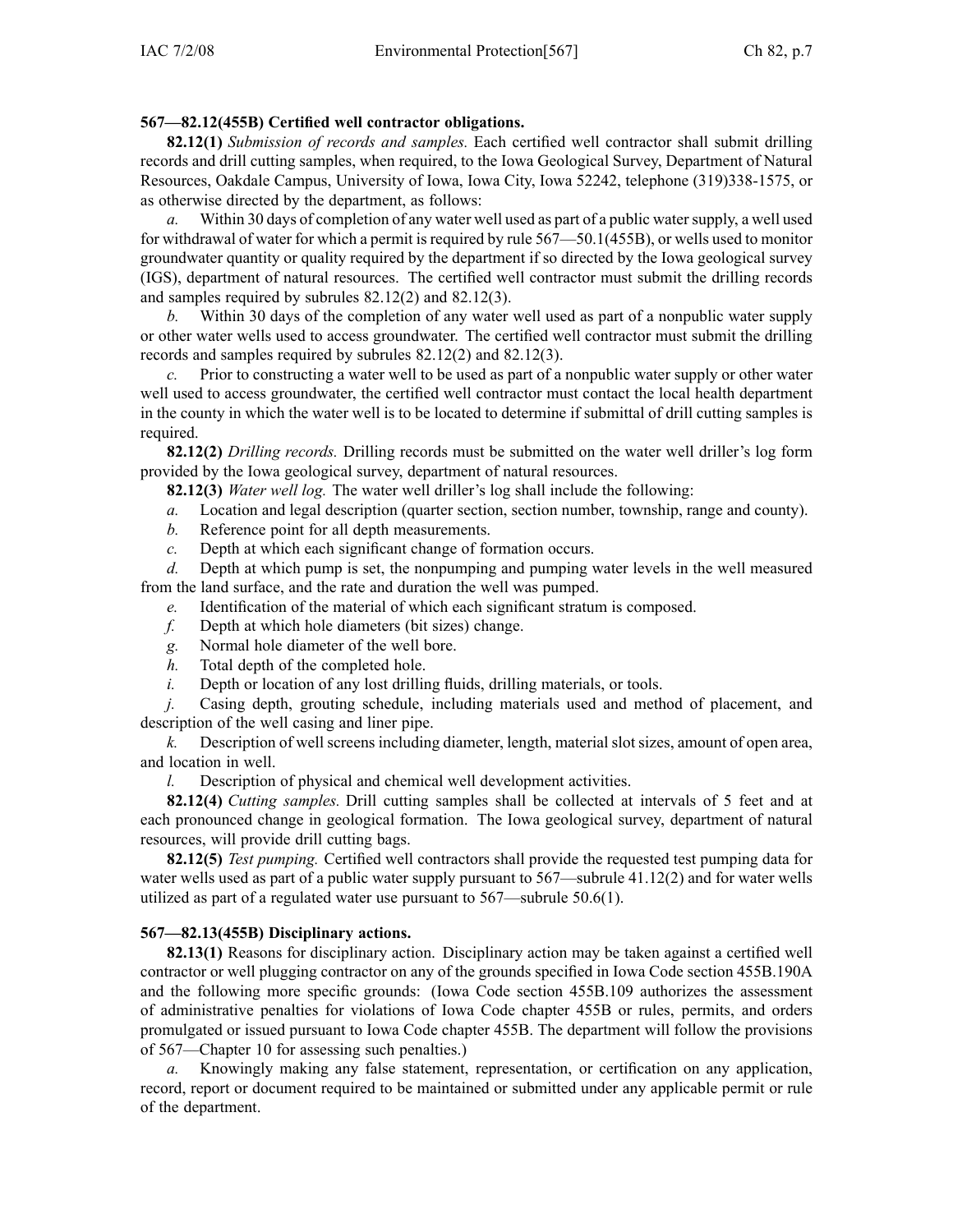*b.* Failure to renew certification.

*c.* Failure to obtain required continuing education units.

*d.* Failure to submit, within the time required, drill cutting samples, records or other reports required under applicable permits or rules of the department, including failure to submit complete records or reports.

*e.* Failure to use reasonable care or judgment or to apply knowledge or ability in performing the duties of <sup>a</sup> certified well contractor or well plugging contractor.

*f.* Violation of well construction, plugging or pump installation standards or other requirements contained in 567—Chapters 38, 39, 43, 49 and 110.

*g.* Failure to advise <sup>a</sup> person for whom well services are being provided that <sup>a</sup> hazardous or potentially hazardous condition, as defined in Iowa Code section 455B.381(2), has been encountered.

*h.* Knowingly causing or allowing <sup>a</sup> hazardous or potentially hazardous condition due to well construction to exist.

*i.* Drilling or reconstructing <sup>a</sup> well without <sup>a</sup> construction permit.

**82.13(2)** Disciplinary sanctions allowable are:

*a. Revocation of <sup>a</sup> certificate.* Revocation of <sup>a</sup> certificate may be permanen<sup>t</sup> without chance of recertification or it may be for <sup>a</sup> specified period of time.

*b. Partialrevocation orsuspension.* Revocation orsuspension of the practice of <sup>a</sup> particular aspec<sup>t</sup> of the contractor's responsibility.

*c. Probation.* Probation under specified conditions relevant to the specific grounds for disciplinary action. Additional education or training or reexamination may be required as <sup>a</sup> condition of probation. Reexamination may include written and oral examinations.

*d. Fees.* The department shall determine which fees in rule 82.7(455B) apply.

**82.13(3)** Procedure.

*a.* The director shall initiate disciplinary action. The director may investigate any alleged factual situation that may be grounds for disciplinary action under subrule 82.13(1) and repor<sup>t</sup> the results of the investigation to the commission.

*b.* The director may issue an administrative order that may assess <sup>a</sup> penalty or refer <sup>a</sup> case to the attorney general for prosecution for any disciplinary action.

*c.* Written notice by certified mail shall be provided to <sup>a</sup> certified well or well plugging contractor against whom disciplinary action is being considered. The certified well or well plugging contractor will be given 20 days' advance notice that an informal hearing has been scheduled before the commission. The notice will provide the specific date, time, and place, at which time the commission will hold the informal hearing to determine whether <sup>a</sup> formal hearing is warranted or whether informal resolution can be reached. The certified well or well plugging contractor may presen<sup>t</sup> any relevant facts and indicate the certified well or well plugging contractor's position in the matter.

*d.* A certified well or well plugging contractor who receives notice of an informal hearing shall communicate orally or in writing with the director, and efforts shall be made to clarify the respective positions of the certified well or well plugging contractor and the director. The staff may presen<sup>t</sup> <sup>a</sup> recommendation concerning disciplinary sanctions to the commission at the informal hearing.

*e.* Failure to attend the informal hearing or otherwise to communicate facts and position relevant to the matter by the scheduled date will be considered by the commission when determining whether <sup>a</sup> formal hearing is warranted.

*f.* If agreemen<sup>t</sup> asto appropriate disciplinary sanction, if any, can be reached with the certified well or well plugging contractor and the commission concurs, <sup>a</sup> written stipulation and settlement between the department and the certified well or well plugging contractor shall be entered. The stipulation and settlement shall recite the basic facts and violations alleged, any facts presented by the certified well or well plugging contractor and the reasons for the particular sanctions imposed.

*g.* If the commission determines that no disciplinary action is warranted on the facts asserted, the certified well or well plugging contractor shall be notified of the decision in writing.